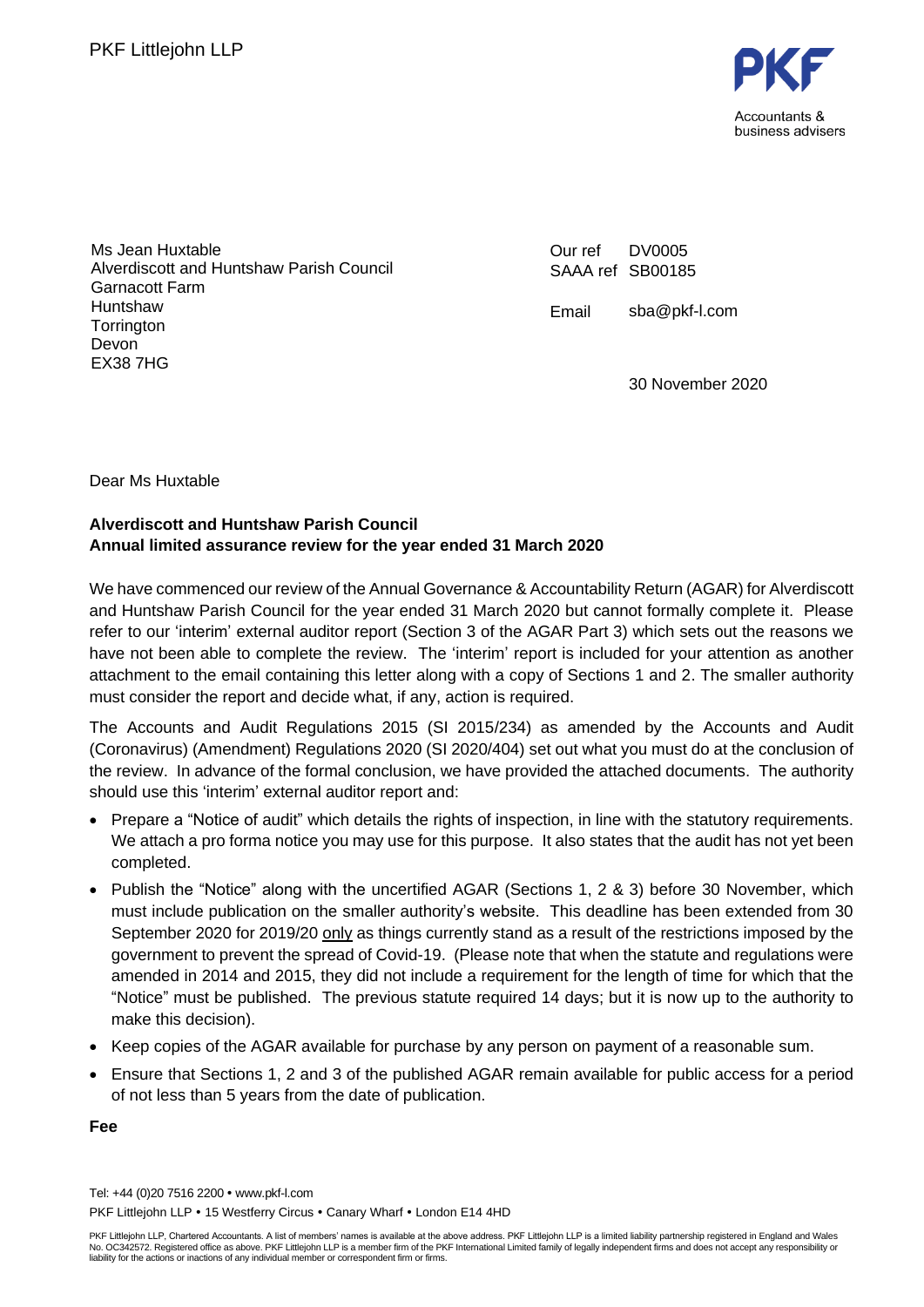We enclose our fee note for the review, which is in accordance with the fee scales set by Smaller Authorities' Audit Appointments Ltd.

If there are additional charges itemised on your fee note, these have arisen where either:

- we were required to issue chaser letters and/or exercise our statutory powers due to a failure to provide an AGAR; or
- we had to seek clarification and/or correction to supporting documentation due to a mistake or omission by the smaller authority; or
- it was necessary for us to undertake additional work.

*Please return the remittance advice with your payment, which should be sent to:* **PKF Littlejohn LLP,**  Ref: Credit Control (SBA), 5<sup>th</sup> Floor, 15 Westferry Circus, Canary Wharf, London, E14 4HD. Please include the reference DV0005 or Alverdiscott and Huntshaw Parish Council as a reference when paying by BACS.

**Please note that only those authorities with 'open' challenge correspondence (in respect of which we have yet to finish our additional work), may receive an additional invoice with the final report and certificate. Those authorities who have received this uncertified report for another reason will not receive a further invoice. Please settle the enclosed invoice on receipt of your final report and certificate.**

### **Timetable for 2020/21**

The timetable amendments introduced as a result of the exceptional Covid-19 circumstances currently apply to 2019/20 only. The arrangements for next year are expected to revert to those set out in the Accounts and Audit Regulations 2015 but if there are any changes arising from updates to the statutory requirements, you will be notified in good time. On this basis we plan to set a submission deadline for the return of the completed AGAR Part 3 and associated documents (or Certificate of Exemption) of Thursday 1 July 2021. It is anticipated that the instructions will be sent out during March 2021, subject to arrangements for the 2020/21 AGARs and Certificates of Exemption being finalised by SAAA. Our instructions will cover any changes about which smaller authorities need to be aware.

- The smaller authority must inform the electorate of a single period of 30 working days during which public rights may be exercised. This information **must be published at least the day before** the inspection period commences;
- Assuming the timetable reverts to normal, the inspection period **must** include the first 10 working days of July 2021, i.e. 1 to 14 July inclusive. In practice this means that public rights may be exercised:
	- o at the earliest, between Thursday 3 June and Wednesday 14 July 2021; and
	- o at the latest, between Thursday 1 July and Wednesday 11 August 2021.

As in previous years, in order to assist you in this process we plan to include a pro forma template notice with a suggested inspection period on our website. On submitting your AGAR and associated documentation, as was the case for this year, we will need you to either confirm that the suggested dates have been adopted or inform us of the alternative dates selected.

Yours sincerely

 $AF LHbS$   $Lf$ 

PKF Littlejohn LLP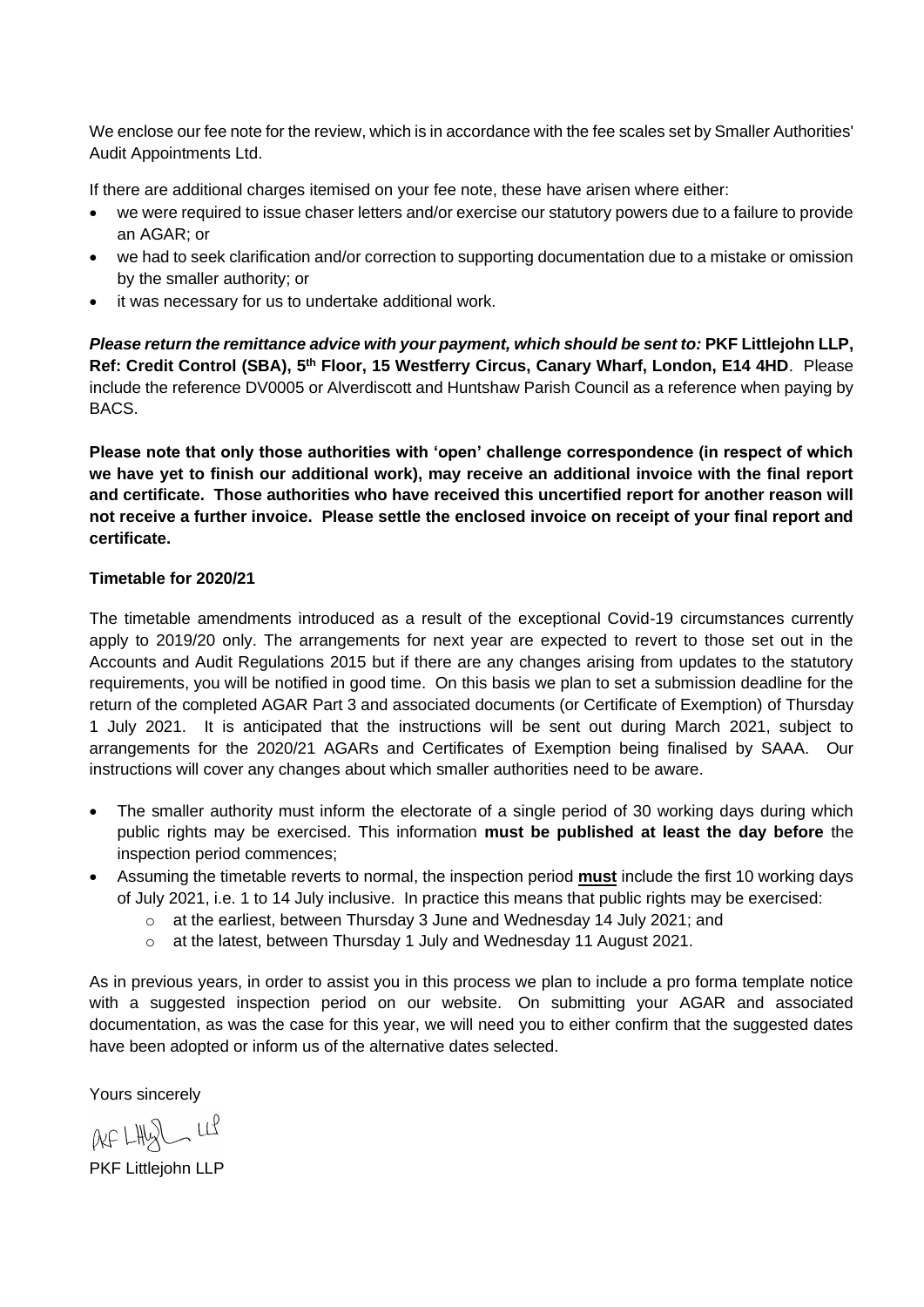# **Alverdiscott and Huntshaw Parish Council Notice of the audit and right to inspect the Annual Return Annual Return for the year ended 31 March 2020**

Sections 20(2) and 25 of the Local Audit and Accountability Act 2014

Accounts and Audit Regulations 2015 (SI 2015/234)

Accounts and Audit (Coronavirus) (Amendment) Regulations 2020 (SI 2020/404)

 $\mathsf{r}$ 

|                |                                                                                                                                                                                                                                                    | <b>Notes</b>                                                                                                                                                                                                                                                                                                                    |
|----------------|----------------------------------------------------------------------------------------------------------------------------------------------------------------------------------------------------------------------------------------------------|---------------------------------------------------------------------------------------------------------------------------------------------------------------------------------------------------------------------------------------------------------------------------------------------------------------------------------|
| 1 <sub>1</sub> | The audit of accounts for Alverdiscott and Huntshaw Parish Council<br>for the year ended 31 March 2020 has been carried out but cannot be<br>completed for the reasons stated in the external auditor report. The<br>accounts have been published. | This notice and Sections 1, 2 & 3<br>of the AGAR must be published<br>by 30 November. This must<br>include publication on the<br>smaller authority's website.<br>The smaller authority must<br>decide how long to publish the<br>Notice for; the AGAR and<br>external auditor report must be<br>publicly available for 5 years. |
| 2.             | The Annual Governance & Accountability Return is available for inspection<br>by any local government elector of the area of Alverdiscott and Huntshaw<br>Parish Council on application to:                                                         |                                                                                                                                                                                                                                                                                                                                 |
| (a)            | <u> 1989 - Johann Barbara, martxa alemaniar argametra (h. 1989).</u>                                                                                                                                                                               | (a) Insert the name, position and<br>address of the person to whom<br>local government electors should<br>apply to inspect the AGAR                                                                                                                                                                                             |
| (b)            |                                                                                                                                                                                                                                                    | (b) Insert the hours during which<br>inspection rights may be<br>exercised                                                                                                                                                                                                                                                      |
| 3.             | Copies will be provided to any local government elector on payment of<br>£____(c) for each copy of the Annual Governance & Accountability Return.                                                                                                  | (c) Insert a reasonable sum for<br>copying costs                                                                                                                                                                                                                                                                                |
|                | Announcement made by: (d)<br>Date of announcement: (e)                                                                                                                                                                                             | (d) Insert the name and position of<br>person placing the notice<br>(e) Insert the date of placing of the<br>notice                                                                                                                                                                                                             |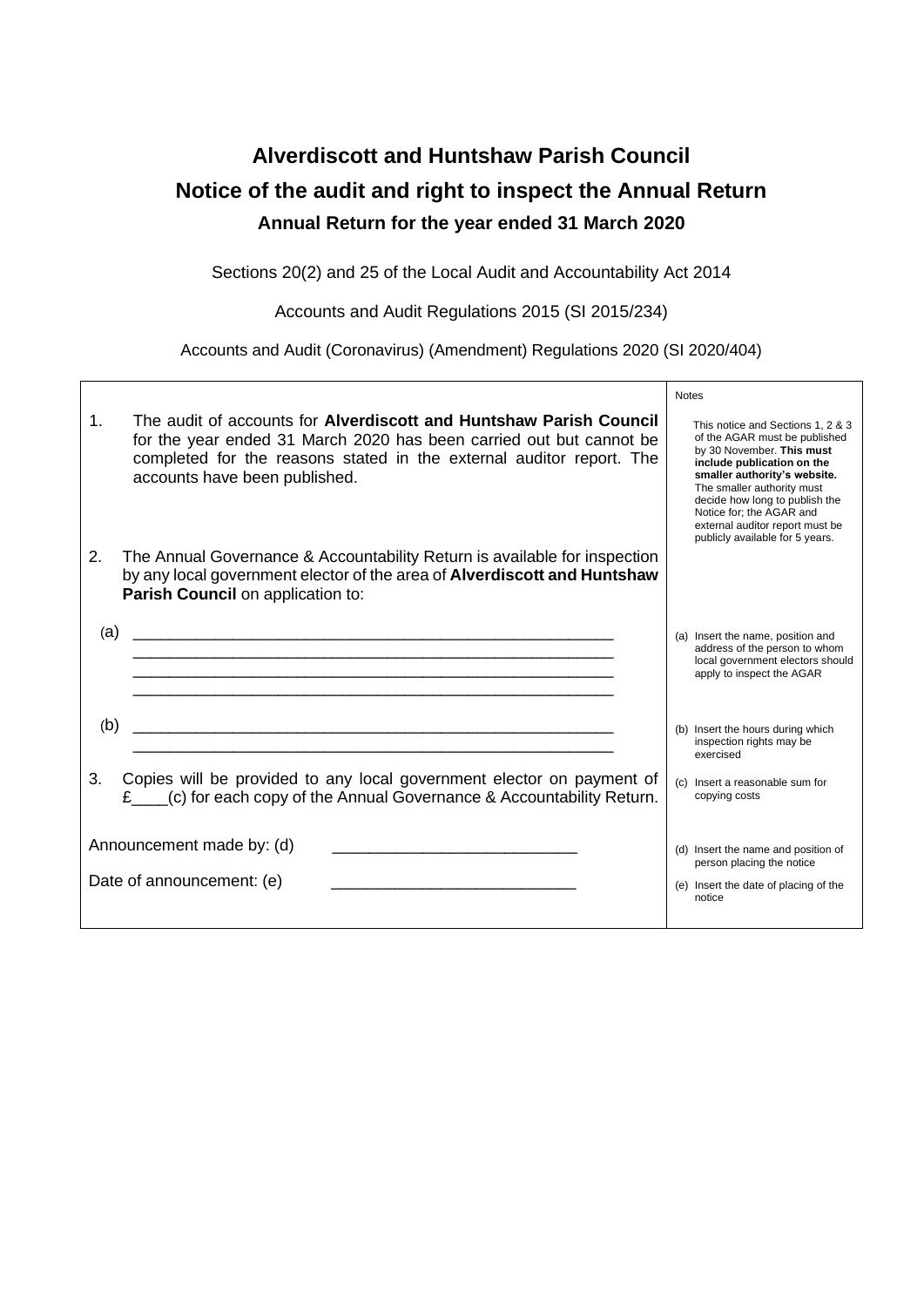

| Ms Jean Huxtable<br>Alverdiscott and Huntshaw Parish Council<br>Garnacott Farm<br>Huntshaw<br>Torrington | <b>PKFL</b> ref<br>SAAA ref<br>Invoice no<br>VAT no: | DV0005<br>SB00185<br>SB20204078 |
|----------------------------------------------------------------------------------------------------------|------------------------------------------------------|---------------------------------|
| Devon<br>EX38 7HG                                                                                        | Email                                                | GB 440 4982 50<br>sba@pkf-l.com |

30 November 2020

## **INVOICE**

| Professional services rendered in connection with the following:                                      |         |
|-------------------------------------------------------------------------------------------------------|---------|
| Limited assurance review of Annual Governance & Accountability Return for year<br>ended 31 March 2020 | £200.00 |
| Additional charges (where applicable) as detailed on attached appendix A                              | £0.00   |
| Additional fees (where applicable) as detailed by separate cover                                      | £0.00   |
| <b>TOTAL NET</b>                                                                                      | £200.00 |
| VAT @ 20%                                                                                             | £40.00  |
| <b>TOTAL PAYABLE</b>                                                                                  | £240.00 |

### **PAYMENT IS DUE ON RECEIPT OF INVOICE**

**For payments by cheque, please return the remittance advice with your payment to: PKF Littlejohn LLP, Credit Control (SBA), 5 th Floor, 15 Westferry Circus, Canary Wharf, London E14 4HD**

**For payments by credit transfer, our bank details are:-**

**HSBC Bank plc Sort Code: 40-02-31 Account number: 11070797 Account Name: PKF Littlejohn LLP Please include DV0005 or Alverdiscott and Huntshaw Parish Council as the reference.**

**For account queries, contact [creditcontrol@pkf-l.com.](mailto:creditcontrol@pkf-l.com)**

Tel: +44 (0)20 7516 2200 www.pkf-l.com

PKF Littlejohn LLP . 15 Westferry Circus . Canary Wharf . London E14 4HD

PKF Littlejohn LLP, Chartered Accountants. A list of members' names is available at the above address. PKF Littlejohn LLP is a limited liability partnership registered in England and Wales<br>No. OC342572. Registered office a